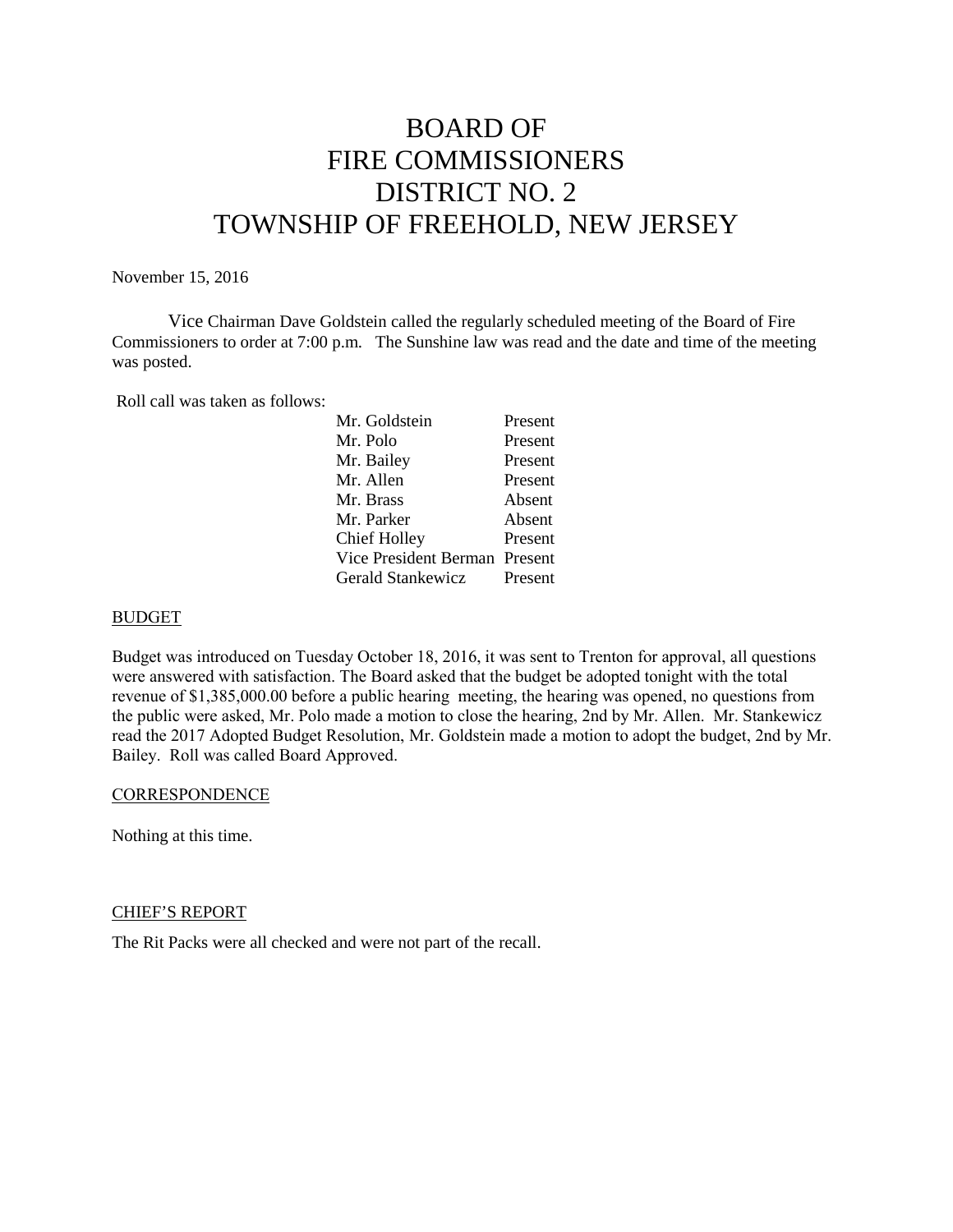## RADIO AND ALARM

1st Lt. Rehberg will help Asst. Chief Murray with Spillman.

## **BUILDING**

Daniels Way left side metal door is broke, Mr. Taylor to get a quote. Pond Road there's a leak in the roof.

## **INSURANCE**

VFIS will get back to us about the amount for buy back, for the members LOSAP. Claim for James Caufield \$4,900.

#### MAINTENANCE

'66 new tires were done

#### NEW BUILDING.

The committee is looking at other ways to support getting the new building, without asking the commissioners help.

Mr. Allen made a motion to hire Dr. Harry Carter to do a need study, Mr. Polo 2nd motion for up to \$20,000.00, roll was called, Board Approved.

#### NEW BUSINESS

Mr. McAllister from Freehold First Aid asked if they could store an old ambulance at Pond Road Firehouse until it is sold. Board Approved.

## OLD BUSINESS

Mr. Brass purchased a new monitor for I Am Responding at Daniels Way.

TREASURER Checking Account \$886.74 Savings Account \$846,240.78